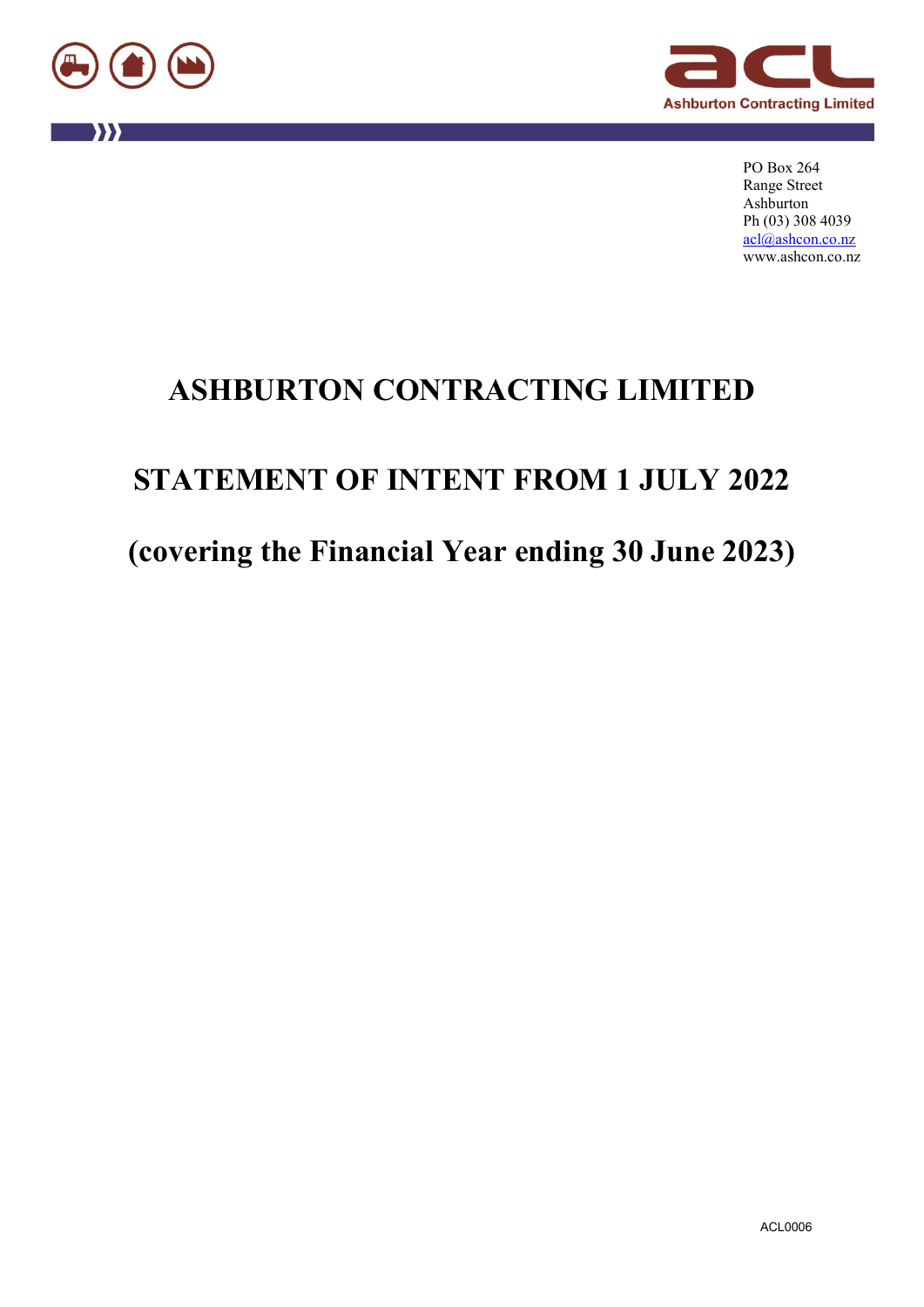# **ASHBURTON CONTRACTING LIMITED**

# **STATEMENT OF INTENT FROM 1 JULY 2022 (Covering the Financial Year Ended 30 June 2023)**

## 1. **PREAMBLE**

This Statement of Intent (SOI) is required by section 64 of the Local Government Act 2002.

The Board of a Council Controlled Trading Organisation must deliver to the Council a draft Statement of Intent on or before 1 March each year. The Board must;

a) consider any comments on the draft Statement of Intent that are made to it within two months of 1 March by the Council, and

b) deliver the completed Statement of Intent to the shareholders on or before 30 June each year.

# **2. GOVERNANCE**

## **Role of the Board**

The collective responsibility of the Directors is to direct the management of the Company.

The Board carries out its responsibilities by setting the Company's strategic direction, providing leadership to put this into effect, appointing the Chief Executive Officer (CEO), agreeing targets and objectives and monitoring performance. The CEO has been delegated responsibility for the day-to-day management of the Company. He has an executive team to assist him.

#### **Board Composition**

The Company's Constitution provides the Board will consist of not more than five directors of whom not more than one shall be a member or employee of any Local Authority. Directors of the Company are appointed by the shareholder by notice in writing to the Company. The term of appointment shall be for a maximum period of three years, but may be for a lesser period as specified by Council at the time of appointment. Retiring directors are eligible for re-election.

#### **Board Meetings**

Each year there are a minimum of eleven scheduled directors' meetings. The Board is able to meet at other times if there is business to be conducted. Any two directors have the power to summon a meeting of the Board.

#### **Remuneration of Directors**

The Shareholder by ordinary resolution from time to time sets a total maximum amount payable for annual directors' fees divided among the directors as they consider appropriate.

1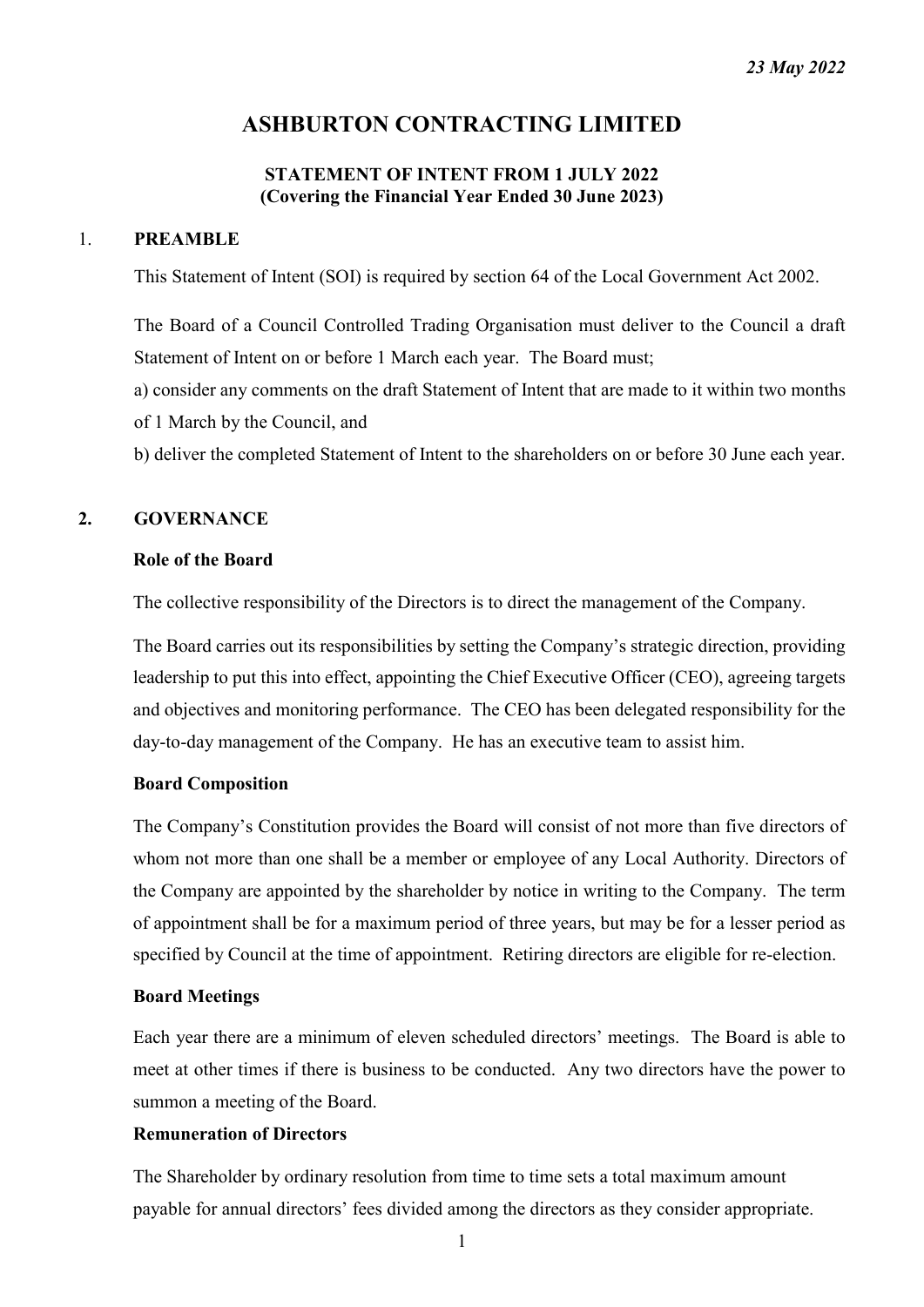Director's Fees may be reviewed on an annual basis with a maximum review interval of two years. The Directors shall engage an independent consultant to provide a recommendation to the Shareholder.

## **Board Interaction with Management**

Board policy is to make site visits to view Company operations and to familiarise directors with issues associated with the business. These visits usually involve interaction between directors and management and direct access to employees when their particular area of expertise is required. Most contact is with the CEO whom the Directors hold accountable for the operational performance of the Company.

## **Directors Obligations**

## **Directors' Interests**

A Directors' Interests Register is maintained and records particulars of notices given by Directors in regard to positions and shareholdings held in other companies and entities. The Register is reviewed annually as part of the Company's annual reporting process. All Board Meetings contain an agenda item addressing any changes to Directors Interests or Conflicts of Interest.

#### **Officers Interests**

A Register of interests of senior management is maintained.

#### **Directors' and Officers' Insurance and Indemnity**

The Company has arranged Directors' and Officers' Liability Insurance which ensure directors and officers will incur no monetary loss as a result of actions undertaken by them as directors and officers. Certain actions are specifically excluded, for example, criminal acts and the incurring of penalties and fines which may be imposed in respect of breaches of law.

## **Financial Results**

Management prepare monthly accounts which are provided to the Directors as part of the Board Report for review.

Unaudited half yearly summary reports are prepared for the Ashburton District Council.

The Company prepares Annual Accounts which are audited by Audit New Zealand. The directors review and sign the Annual Accounts which are incorporated in the Annual Report.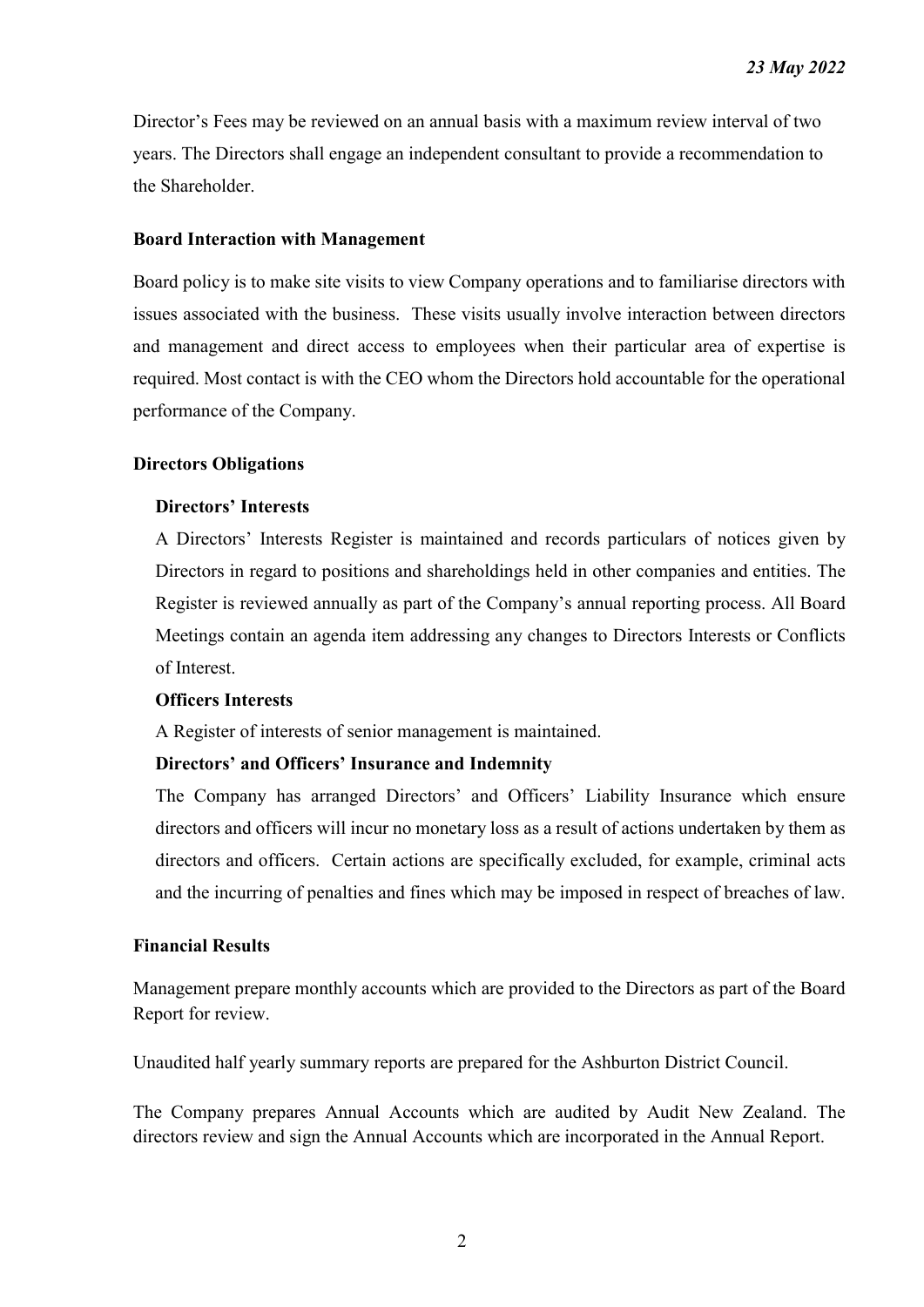## **External Auditor**

Section 70 of the Local Government Act 2002 requires that the Auditor General is the auditor of Council Controlled Organisations.

# 3. **OBJECTIVES**

The principal objectives of Ashburton Contracting Ltd are in accordance with section 59 of the Local Government Act 2002 to:

- a) be a successful business; and
- b) be a good employer; and
- c) exhibit a sense of social and environmental responsibility by having regard to the interests of the community in which it operates and by endeavouring to accommodate or encourage these when able to do so; and
- d) conduct its affairs in accordance with sound business practice.

# 4. **NATURE AND SCOPE OF ACTIVITIES**

The nature of the Company's activities are that of a civil and roading contractor. Its activities include excavation, transport, construction, drainage, civil works, pipeline installation and surfacing (chip sealing/hotmix).

The company manufactures hotmix and readymix concrete.

The company has vehicle repair workshops which service internal and external customers.

The company carries out quarrying and the supply of aggregates and landscaping products.

The company maintains water, sewer and wastewater facilities.

The company is a partner in the Lake Hood Extension Project (LHEP) joint venture.

The company supplies goods, materials, services and equipment for sale or hire.

The company engages in any other relevant activity as determined by the directors in consultation with the Shareholder from time to time.

# 5. **RATIONALE AND OBJECTIVES FOR ASHBURTON DISTRICT COUNCIL OWNERSHIP**

The rationale for the ongoing ownership of the Company in terms of contributing to the Ashburton District Council Long Term Plan is;

- a) To ensure local capacity and capability to undertake civil works, particularly focused on infrastructure.
- b) To promote competition in the district for civil construction and maintenance activities.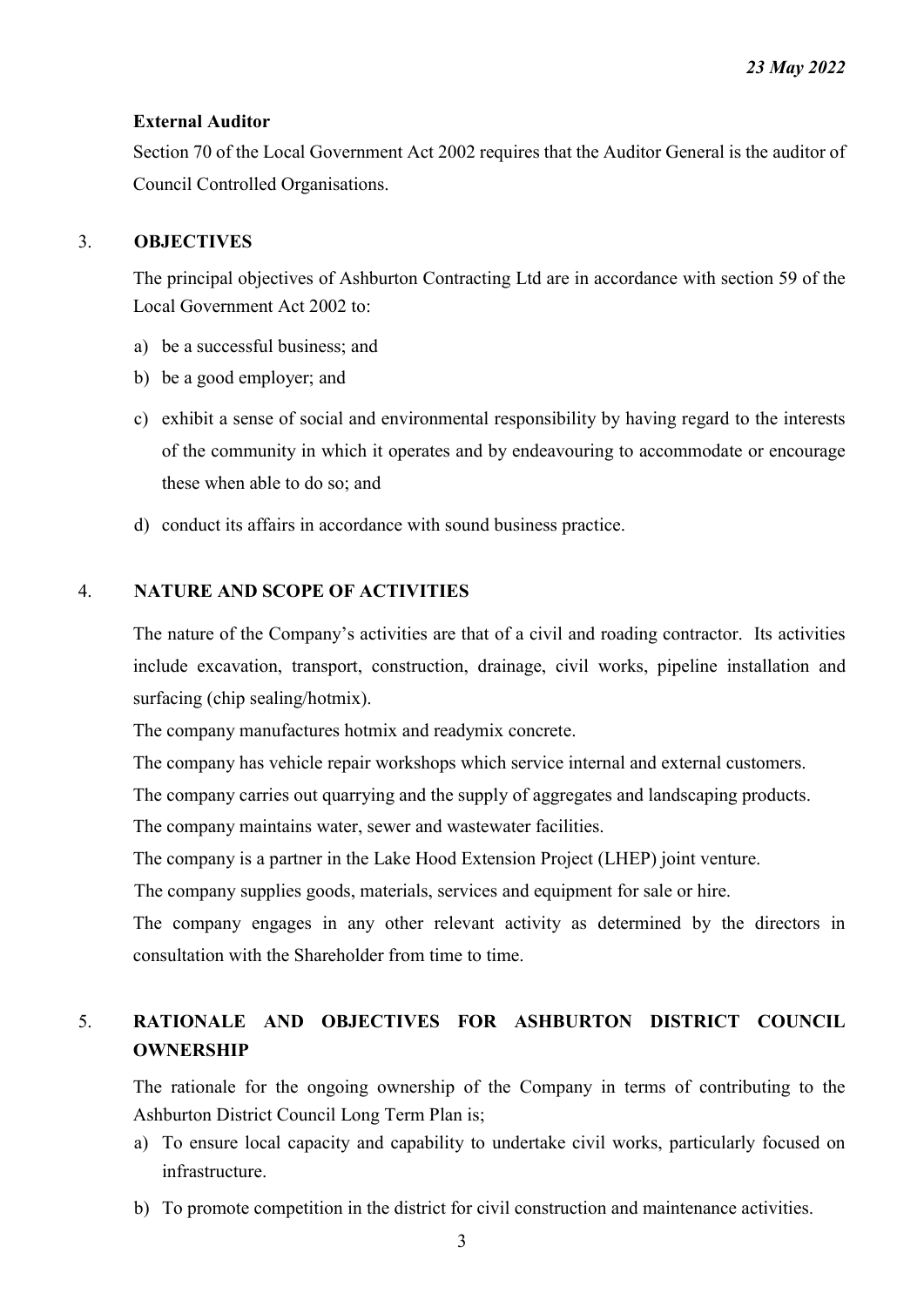- c) To form part of a balanced portfolio of Council investments.
- d) To provide a commercial rate of return on the Council's investment.

## 6. **PERFORMANCE MEASURES**

- a) Budgeted profit before tax for ACL Parent is achieved. ACL Parent excludes LHEP.
- b) The annual rate of return on ACL Parent average shareholder's funds will be a *target* of *10%* before tax based on the rolling average of the last 5 years (excluding any subvention payments and the before tax profit or loss relating to the LHEP).
- c) The Company will achieve its annual budgeted external revenue.
- d) Health & Safety:
	- i. The Company will maintain its ISO 45000 Health and Safety certification.
	- ii. The Company will strive to reduce its lost time injury (LTI) frequency rate year upon year.
	- iii. The Company will strive to reduce its medical treatment injury (MTI) rate year upon year.
- e) Environmental: The Company will maintain its ISO 14001 Environmental certification.
- f) Quality Systems: The Company will maintain its ISO 9001 Quality certification.
- g) The Company will comply with the Resource Management Act.
- h) The Company will ensure business management procedures and practices meet with the requirements of the Auditor such that the Company receives an unqualified audit report of its annual Financial Statements.

# 7. **LAKE HOOD EXTENSION PROJECT (LHEP) POLICY**

The Company will actively participate in and manage the performance of its investment in the Lake Hood Extension Project and report on its progress in the Notes to the Financial Statements of the Annual Report.

# 8. **FINANCIAL FORECASTS**

The budget projection for the year ending 30 June *2023* and forecast projections for each of the years ending 30 June *2024* and 30 June *2025* will be disclosed to the shareholder, on a confidential basis, in a timely manner to enable the Council to incorporate this information in its Annual Plan.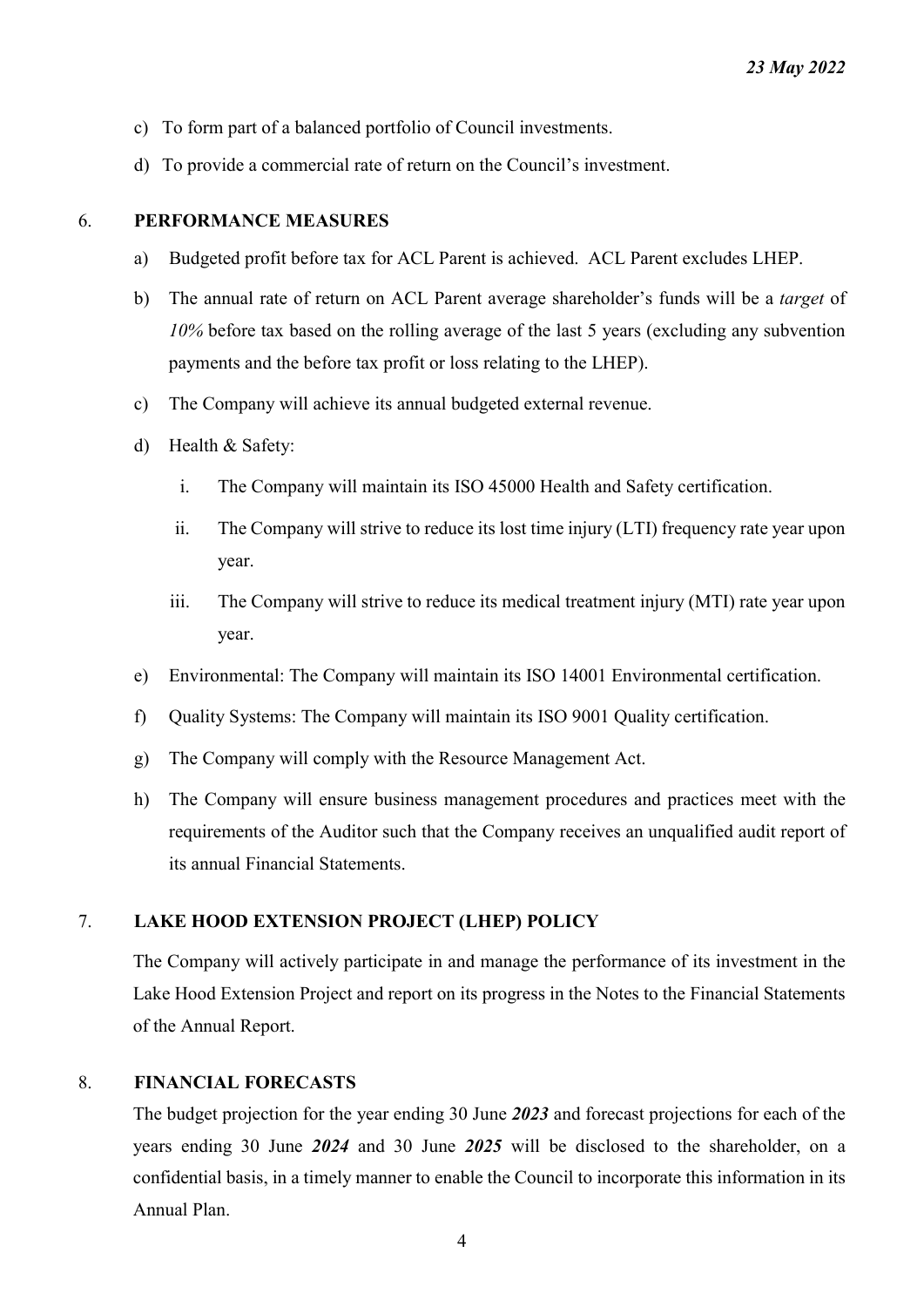# 9. **RATIO OF EQUITY TO TOTAL ASSETS**

- a) Equity is defined as the paid-up capital, plus any tax paid profits earned and less any dividends distributed to shareholders. They include undistributed profits which have been accumulated in accounts known as either "Revenue Reserves" or "Capital Reserves".
- b) Total Assets are defined as the sum of all current assets, investment assets and fixed assets of the Company.
- c) The ratio of Equity to Total Assets will be no less than 50%.

# 10. **DIRECTORS' ESTIMATE OF THE COMPANY VALUE**

The Directors estimate that the commercial value of the shareholder's investment in Ashburton Contracting Ltd will be represented by the opening balance of Equity.

# 11. **REPORTING TO SHAREHOLDER**

The Company will report to the Shareholder on both a regular basis and as and when necessary. The following information will be available to the shareholder based on an annual balance date of 30 June:

# 11.1 **Draft Statement of Intent**

The Directors shall deliver to the shareholder a Draft Statement of Intent on or before 1 March each year which fulfils the requirements of section 64 of the Local Government Act 2002.

# 11.2 **Completed Statement of Intent**

The Directors shall deliver to the shareholder a completed Statement of Intent on or before 30 June each year, which fulfils the requirements of section 64 of the Local Government Act 2002.

# 11.3 **Reporting**

Within two months after the end of the first half and the second half of each financial year, the Directors will meet with the shareholder and deliver to the Shareholder, a report containing the following unaudited information as a minimum in respect of the period year under review:

a) An Income Statement disclosing actual and budgeted revenue and expenditure and comparative figures for the same period in the previous financial year.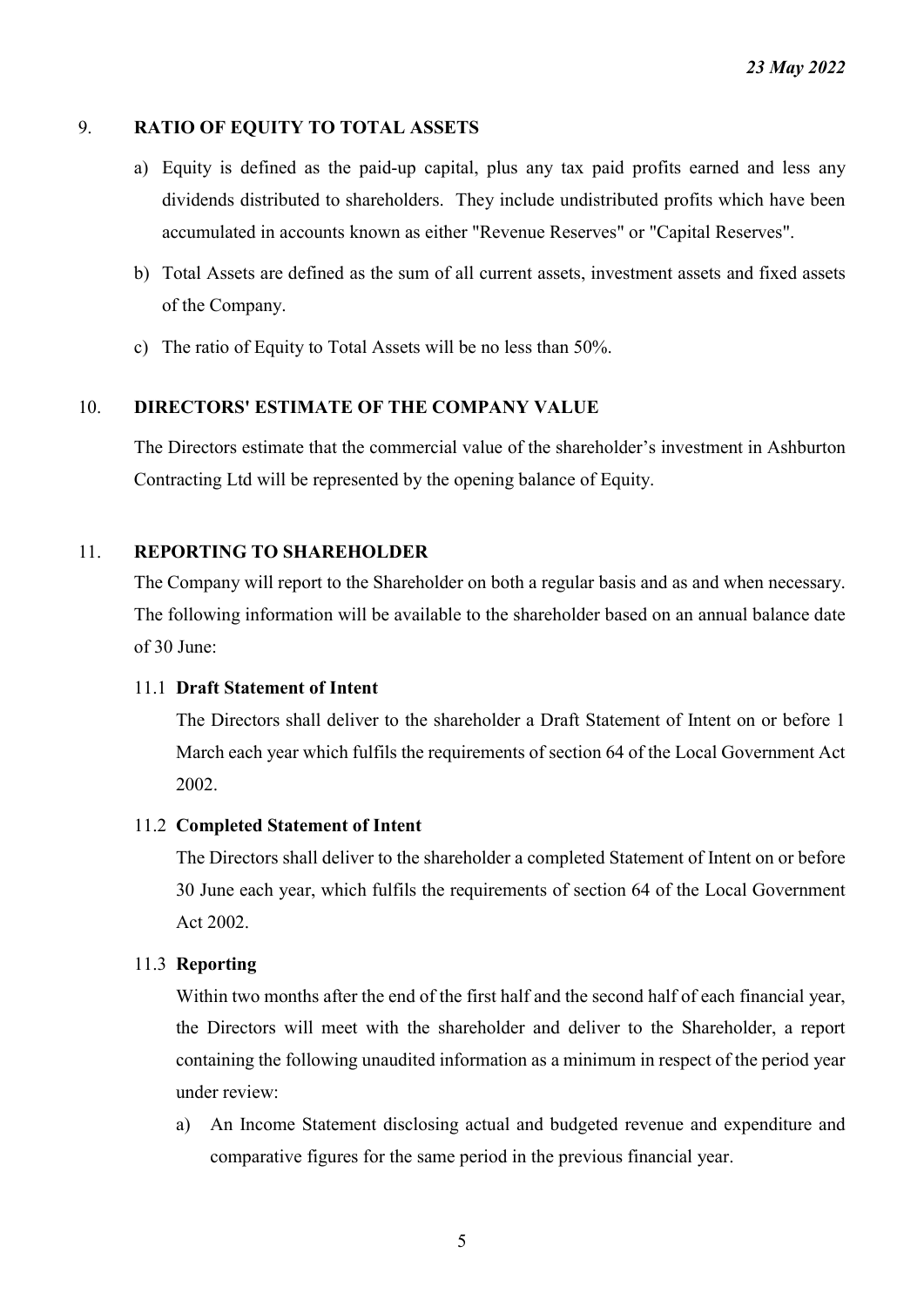- b) A Statement of Changes in Equity with comparative figures for the same period in the previous financial year.
- c) A Balance Sheet period with comparative figures for the same period in the previous financial year.
- d) An abbreviated Statement of Cash Flows with comparative figures for the same period in the previous financial year.
- e) A commentary on the results for the period under review. Where the Report is in respect of the first six months, the report will contain an outlook for the second six months with reference to any significant factors that are likely to have an effect on the Company's performance, including an estimate of the financial result for the year based on that outlook.
- f) Commentary on the Company's performance with regard to Health and Safety including appropriate graphical information on the Company's performance and KPIs.

# 11.4 **Quarterly Reports**

In addition, an abbreviated report, content to be agreed between the Board and the Ashburton District Council to maintain an overview on the Company and its operations, be provided at quarterly intervals between the half yearly report and the annual report.

# 11.5 **Annual Report**

Within three months of the end of each financial year, the Directors shall deliver to the Shareholder, an Annual Report which shall contain audited Financial Statements in respect of the financial year, containing the following information as a minimum:

- a) A Directors' Report including a summary of the financial results, a review of operations, a comparison of performance in relation to objectives and any recommendation as to dividend.
- b) An Income Statement disclosing actual and budgeted revenue and expenditure with comparative figures from the previous Annual Report.
- c) A Statement of Changes in Equity at the end of the year with comparative figures from the previous Annual Report.
- d) A Balance Sheet at the end of the year with comparative figures from the previous Annual Report.
- e) A Statement of Cash Flows with comparative figures from the previous Annual Report.
- f) An auditor's report on the above statements and the measurement of performance in relation to objectives.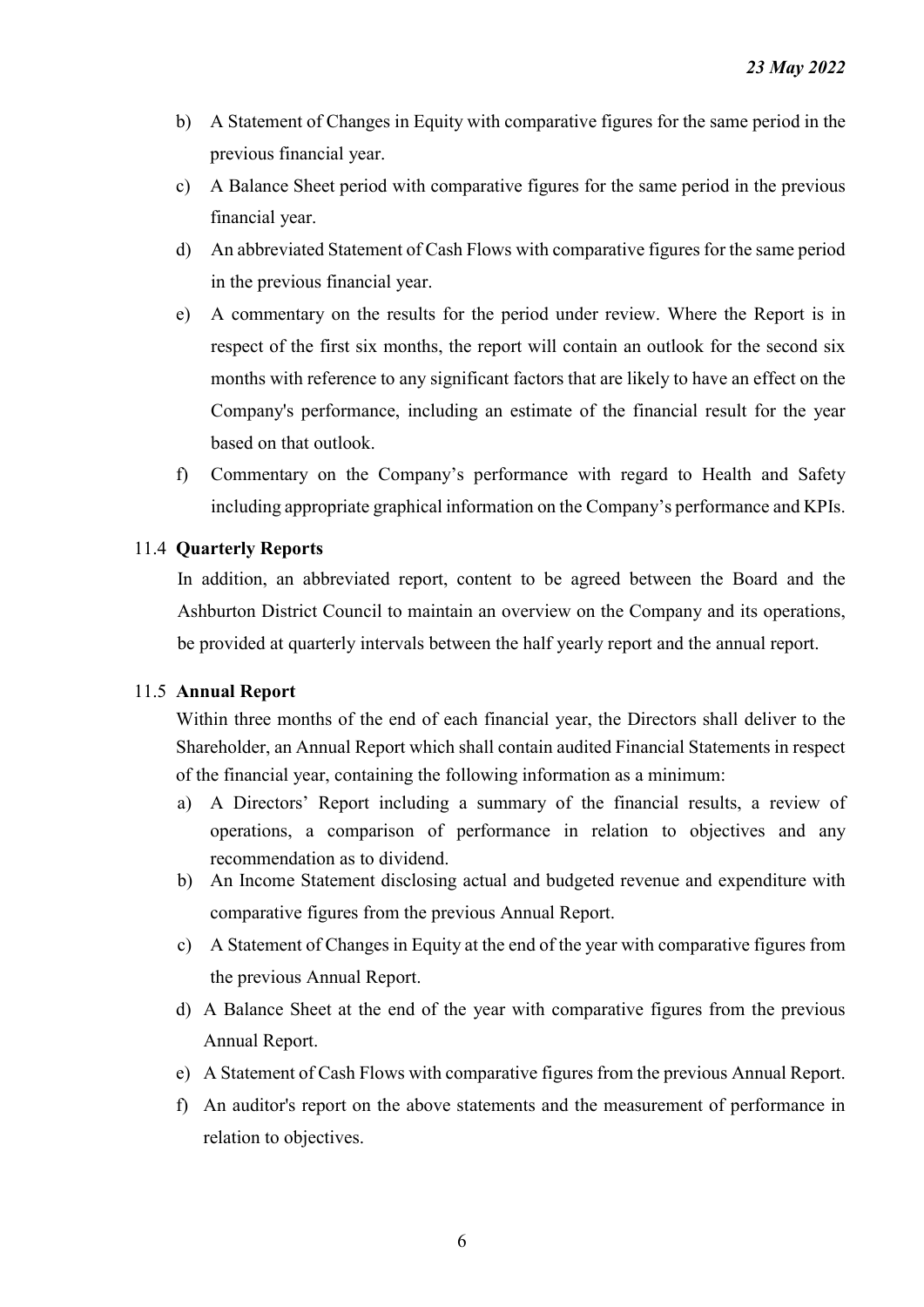# 12. **ACCOUNTING POLICIES**

The accounting policies adopted for Ashburton Contracting Limited are documented in Appendix 1. The Company will report at 30 June 2022 under NZ IFRS Tier 1 of the New Zealand Accounting Standards Framework as a large, for-profit entity after annual expenses exceeded \$30m.

# 13. **DIVIDEND POLICY**

- 13.1 ACL is committed to maximising the long-term sustainable distribution flow to the shareholder and maintain a distribution intent of paying 50% of any net after-tax return to the shareholder, subject to capital requirements of the Company. Any distribution needs to be prudent in the circumstances and meet Solvency Tests.
- 13.2 The ACL Parent Profit after Tax excludes any realised capital gains/losses, revaluation movements, any material one-off non-cash items, and any after tax profits/losses arising from the Lake Hood Extension Project.
- 13.3 Some, or all, of the distributions to the Shareholder may be made, with agreement of the Shareholder, by subvention payment or other mutually agreed method after taking account of all tax considerations.

# 14. **CHARITABLE GIFTS POLICY**

- 14.1 The Company may make charitable gifts to qualifying entities in terms of the 2007 Income Tax Act. Qualifying entities are those entities which are not carried on for private pecuniary profit and whose funds are wholly applied to charitable, benevolent, philanthropic or cultural purposes within New Zealand. The limit of the gifts is the level of taxable income for the Company. Charitable gifts for less than \$20,000 in total in any one financial year will not require prior formal approval of the Ashburton District Council.
- 14.2 Any charitable gift in excess of \$20,000 must have the formal agreement of the Company Directors and the Ashburton District Council regarding the recipient qualifying entity, the project and the amount of the gift.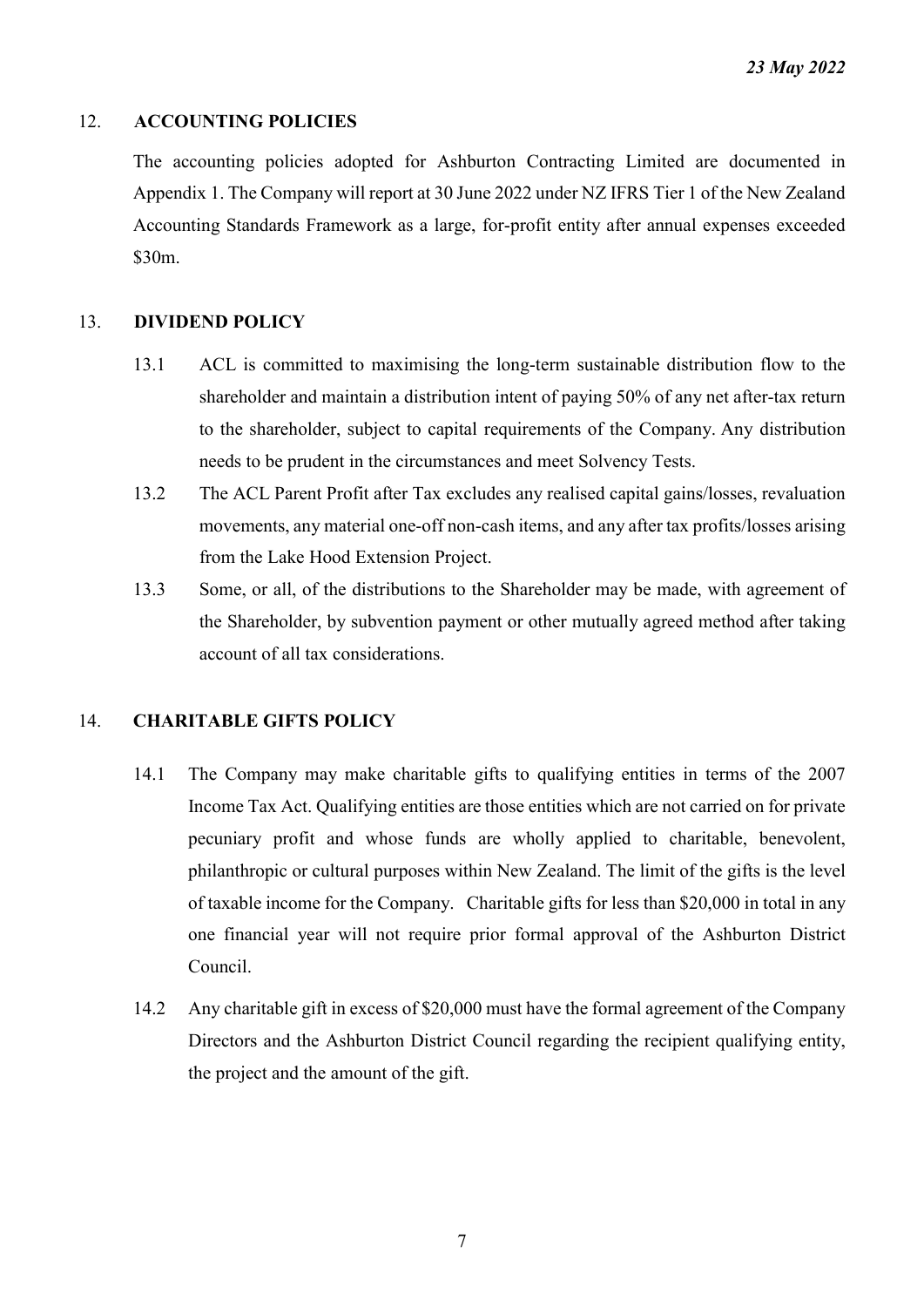# 15. **PROCEDURES FOR ACQUISITION OF INTERESTS IN OTHER COMPANIES OR ORGANISATIONS**

- 15.1 As a general policy, any proposed investment by the Company in other companies or organisations will be required to meet the weighted average cost of capital (WACC) of the proposed investment(s).
- 15.2 If the directors believe that the Company should invest in, or otherwise acquire, an interest in another company or organisation, the directors will obtain prior approval of the shareholder by special resolution.

# 16. **SALES OF GOODS/ SERVICES TO LOCAL AUTHORITIES**

- 16.1 The Company will provide goods and services to the Ashburton District Council as part of its normal business activities. These goods and services shall be charged for on a commercial basis.
- 16.2 Ashburton Contracting Limited, under any contract with Ashburton District Council, will be required to meet levels of service determined by the Council.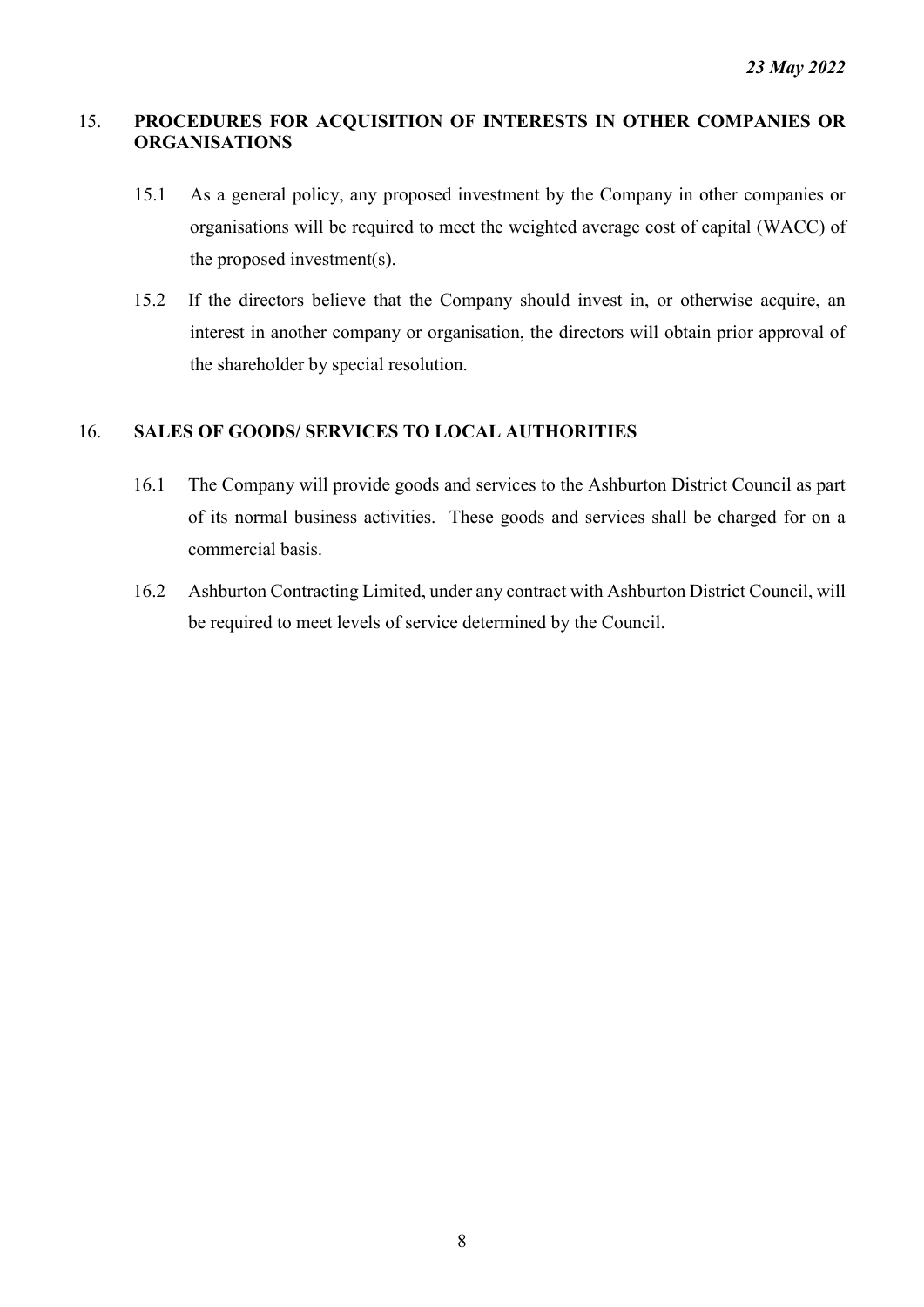**Appendix I**

# **ACCOUNTING POLICIES**

## **Significant Accounting Policies**

Ashburton Contracting Limited (the "Company") is a company domiciled in New Zealand.

The Company is a Council Controlled Trading Organisation as defined in Section 6 (1) of the Local Government Act 2002, wholly owned by the Ashburton District Council and is a profit-orientated entity for financial reporting purposes.

The Company's business includes contracting for physical works, both maintenance and construction, offering goods and services for sale and plant and equipment for hire. These activities occur predominantly in the Ashburton district and immediate surrounding areas and may be undertaken in other geographical areas.

## **Statement of Compliance**

The financial statements have been prepared in accordance with the Companies Act 1993, Generally Accepted Accounting Practice in New Zealand (NZ GAAP), the pronouncements of the Chartered Accountants of Australia and New Zealand (CAANZ) and they comply with New Zealand equivalents to International Financial Reporting Standards (NZ IFRS).

The Company is a Tier 1 for-profit reporting entity under the New Zealand Accounting Standards Framework on the basis that it is a large, for-profit entity that has annual expenditure over \$30 million. The Company has in previous years elected to report under the reduced Tier 2 disclosure regime. The Company has in some cases chosen to include information within its accounts used for the financial reporting requirements of its parent.

## **Basis of Preparation**

The financial statements are presented in New Zealand dollars, rounded to the nearest thousand. They are prepared on the historical cost basis except for Land and Buildings, Investment Properties, and certain other investments, which are stated at fair value.

Non-current assets held for sale are stated at the lower of carrying amount and fair value less costs to sell.

The preparation of financial statements in conformity with NZ IFRS requires management to make judgements, estimates and assumptions that affect the application of policies and reported amounts of assets and liabilities, income and expense. The estimates and associated assumptions are based on historical experience and various other factors that are believed to be reasonable under the circumstances, the results of which form the basis of making the judgments about carrying values of assets and liabilities that are not readily apparent from other sources.

The estimates and underlying assumptions are reviewed on an ongoing basis. Revisions to accounting estimates are recognised in the period in which the estimate is revised if the revision affects only that period, or in the period of the revision and future periods if the revision affects both current and future periods.

The accounting policies set out below have been applied consistently to all periods presented in these financial statements, except where otherwise stated*.*

## **Changes in Accounting policies and disclosures**

#### **New and amended standards and interpretations**

The Company has not early adopted any standards, interpretations or amendments that have been issued but are not yet effective.

## **Property, Plant and Equipment**

#### **Owned Assets**

Items of property, plant and equipment are stated at cost or deemed cost less accumulated depreciation and impairment losses, except for Land and Buildings which are valued annually by a registered valuer and are stated at fair value*.*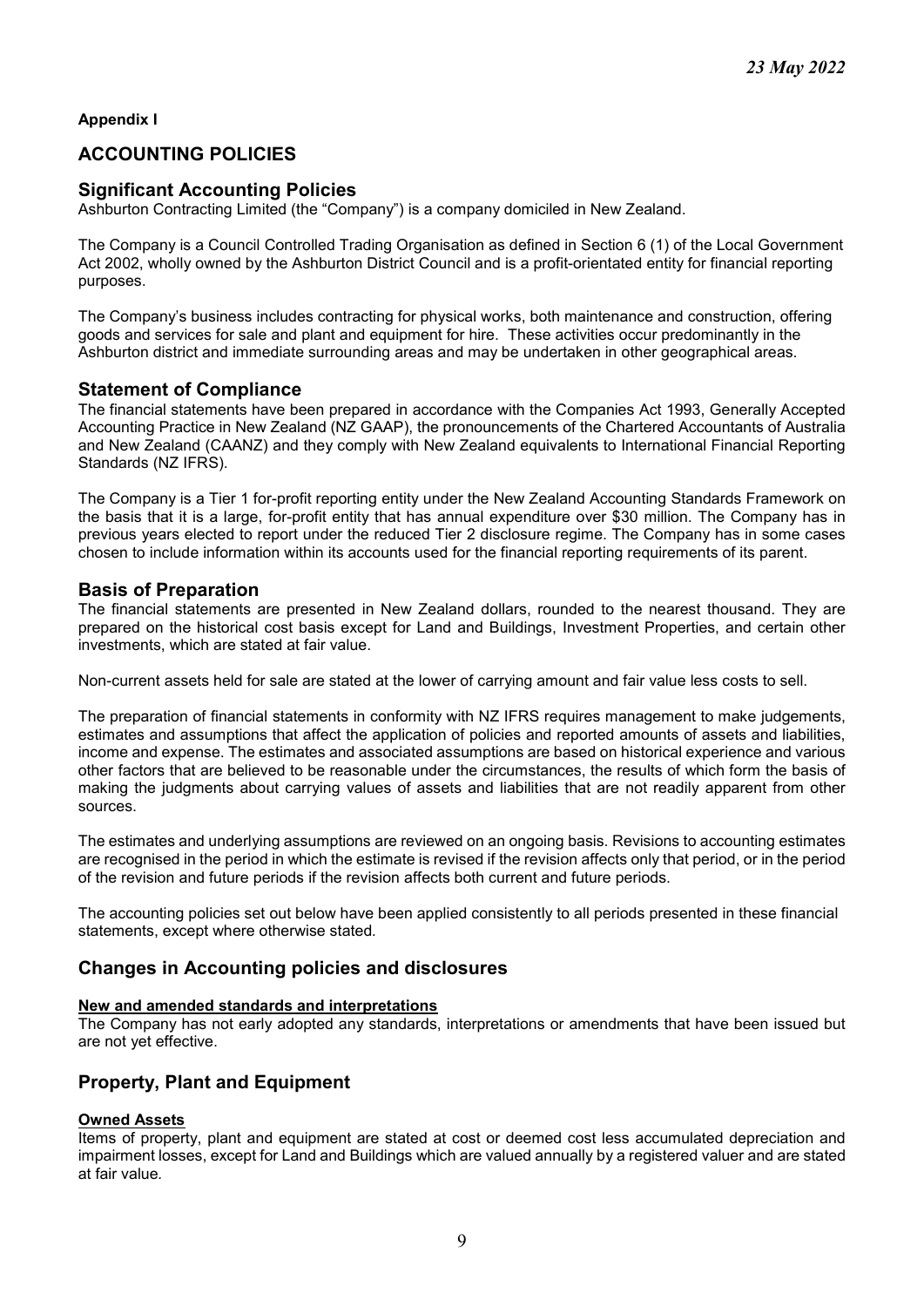The cost of self-constructed assets includes the cost of materials, direct labour and an appropriate proportion of production overheads.

Where parts of an item of property, plant and equipment have different useful lives, they are accounted for as separate items of property, plant and equipment.

#### **Subsequent Costs**

Further expenditures are added to cost only if it is probable that the future economic benefits embodied with the item will flow to the Company and the cost of the item can be measured reliably. All other costs are recognised in the profit or loss as an expense when incurred.

#### **Depreciation**

Depreciation is charged to profit or loss on either straight-line or diminishing value basis over the estimated useful lives of each part of an item of property, plant and equipment. Lower value assets (cost less than \$50,000) are depreciated at the current maximum rates allowed by the Inland Revenue Department as these rates approximate the useful lives and residual values associated with these assets. Land is not depreciated.

The estimated useful lives are as follows:

- Buildings 30- 50 years
- Plant and Equipment
- Office Equipment & Fixtures 3-10 years
- Land Improvements 20 years

The residual value and useful life of an asset is reviewed, and adjusted if applicable, at each financial year-end.

## **Intangible Assets**

Intangible assets acquired by the Company are stated at cost less accumulated amortisation and impairment losses.

Amortisation of intangible assets with a finite life is charged to profit or loss on a straight-line basis over the estimated useful lives of the intangible assets. The estimated useful life of software is three to ten years.

Intangible assets with indefinite useful lives are not amortised, but are tested for impairment annually, either individually or at the cash-generating-unit level. The assessment of indefinite life is reviewed annually to determine whether the indefinite life continues to be supportable. If not, the change in useful life from indefinite to finite is made on a prospective basis. An intangible asset is derecognised upon disposal (i.e. at the date the recipient obtains control) or when no future economic benefits are expected from its use or disposal. Any gain or loss arising upon derecognition of the asset (calculated as the difference between the net disposal proceeds and the carrying amount of the asset) is included in the statement of profit or loss.

#### **Inventories**

Inventories are stated at the lower of cost or net realisable value using weighted average. Net realisable value is the estimated selling price in the ordinary course of business, less the estimated costs of completion and selling expenses.

#### **Revenue from contracts with customers**

Revenue from contracts with customers is recognised when control of the goods or services is transferred to the customer, at an amount that reflects the consideration to which the Company expects to be entitled in exchange for those goods or services. The Company has concluded that it is the principal in its revenue arrangements, because it controls the goods or services before transferring them to the customer.

## **Civil construction and contracting**

Civil construction and contracting services include drainage, sealing, asphalt laying, utilities and rural contracting.

Construction services within a contract are deemed to represent a single performance obligation, which is satisfied progressively over the construction period. Performance is measured using an output method, by reference to regular progress claims and assessments by client contract engineers.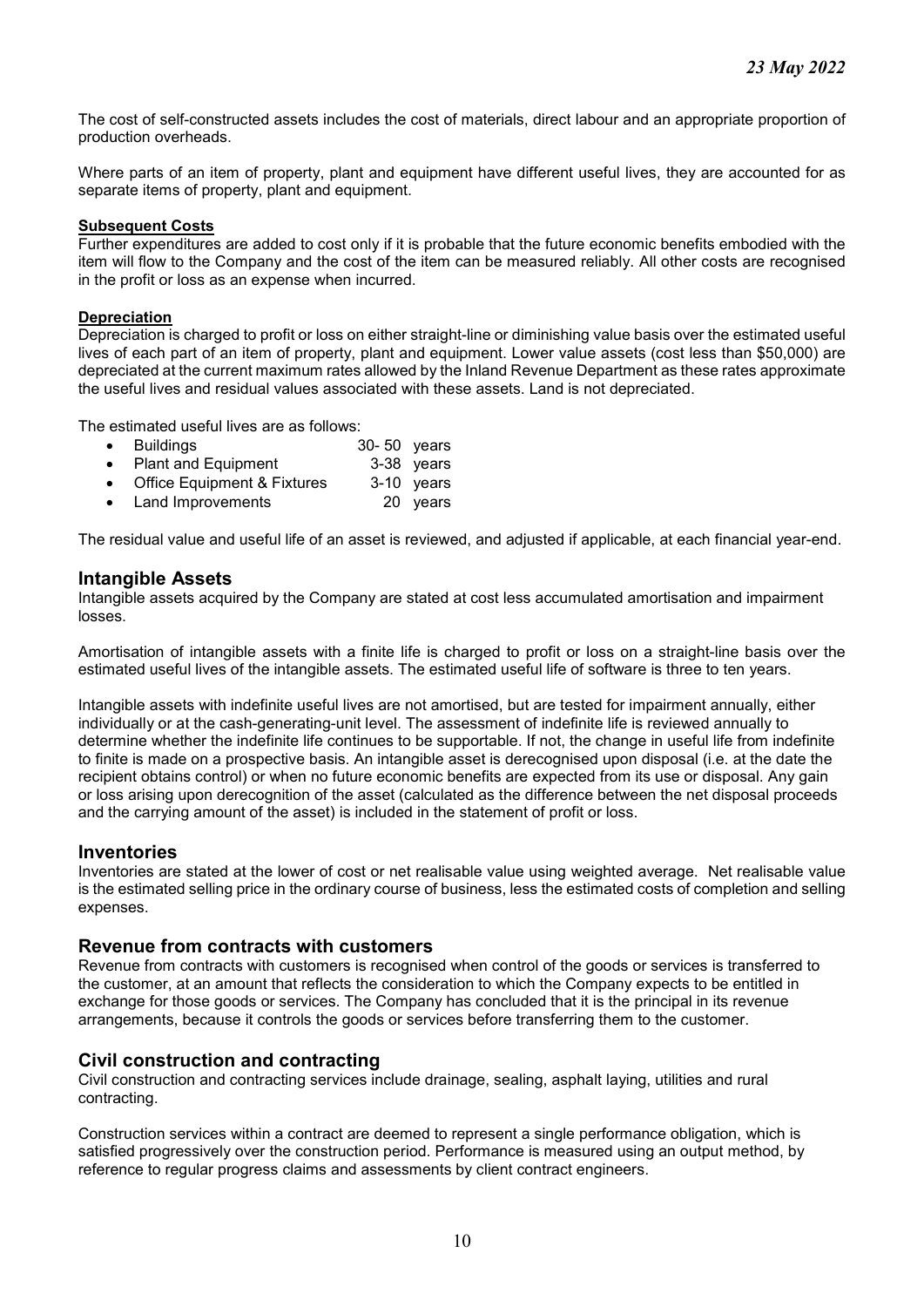Any expected loss on construction contracts is recognised immediately as an expense in profit or loss.

Any variable consideration, such as liquidated damages, included in the Company's revenue contracts is included in the transaction price only to the extent that it is highly probable that a significant reversal in the amount of cumulative revenue recognised will not occur. Payment is due as specified in the payment schedules.

## **Rendering of services**

Contracts for workshop and transport services are comprised of one performance obligation, with revenue being recognised over time. Payment is generally due upon completion and acceptance by the customer. An input method (cost incurred) is used as a measure of progress.

## **Production and sale of goods**

The Company earns revenue from the sale of goods, including ready-mix concrete and aggregates. Revenue from the sale of goods is recognised at the point in time when control of the asset is transferred to the customer, generally on delivery. Payment is generally due based on standard 30-day trading terms.

## **Contract assets, contract liabilities and trade receivables**

When a performance obligation is satisfied by transferring a promised good or service to the customer before the customer pays consideration or before payment is due, the Company presents the contract as a contract asset, unless the Company's rights to that amount of consideration are unconditional, in which case the Company recognises a receivable. Trade receivables are measured at the transaction price determined under NZ IFRS 15.

When an amount of consideration is received from a customer prior to the Company transferring a good or service to the customer, the Company recognises a contract liability.

The Company recognises an allowance for expected credit losses (ECLs) for all debt instruments not held at fair value through profit or loss. ECLs are based on the difference between the contractual cash flows due in accordance with the contract and all the cash flows that the Company expects to receive, discounted at an approximation of the original effective interest rate.

For trade receivables and contract assets, the Company applies the simplified approach in calculating ECLs. Therefore, the Company does not track changes in credit risk, but instead recognises a loss allowance based on lifetime ECLs at each reporting date.

## **Warranties**

The Company provides for defects liability periods in accordance with NZ IAS 37.

## **Cash and Cash Equivalents**

Cash and cash equivalents comprise cash balances and call deposits with original maturities of less than 3 months. Bank overdrafts that are repayable on demand form an integral part of the Company's cash management and are included as a component of cash and cash equivalents for the purpose of the statement of cash flows.

#### **Investments**

#### **Other Investments**

Investments in equity securities held by the Company are recorded at fair value through profit or loss.

#### **Advances and other financial assets at amortised cost**

If there has not been a significant increase in credit risk since initial recognition, ECLs are provided for credit losses that result from default events that are possible within the next 12-months. If there has been a significant increase in credit risk since initial recognition, a loss allowance is required for credit losses expected over the remaining life of the instrument.

#### **Joint Venture**

The Joint Venture has been incorporated into the financial statements using the equity method.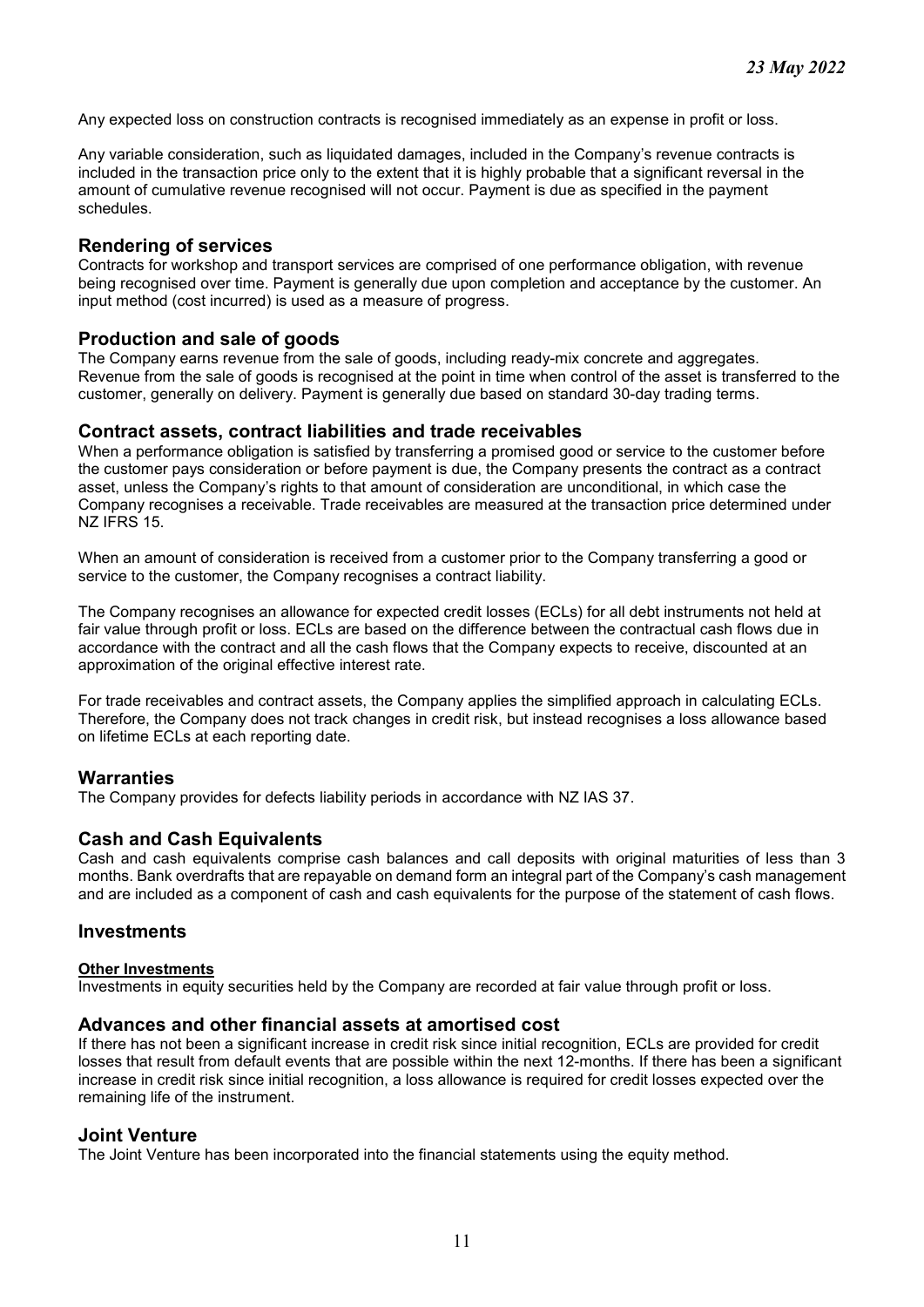## **Impairment of non-financial assets**

The carrying amount of the Company's assets other than inventories are reviewed at each balance date to determine whether there is any objective evidence of the indication of impairment. If any such indication exists, the asset's recoverable amount is estimated.

If the estimated recoverable amount of an asset is less than its carrying amount, the asset is written down to its estimated recoverable amount and an impairment loss is recognised in profit or loss. For revalued assets the impairment loss is recognised in other comprehensive income for that asset. Where that results in a debit balance in the revaluation reserve, the balance is recognised in profit or loss.

#### **Reversal of Impairment**

Impairment losses are reversed when there is a change in the estimates used to determine the recoverable amount. For revalued assets the reversal of an impairment loss is recognised in other comprehensive income and credited to the revaluation reserve. However, to the extent that an impairment loss for that asset was previously recognised in profit or loss, a reversal of the impairment loss is also recognised in profit or loss.

#### **Income Tax**

Income tax on the profit or loss for the year comprises current and deferred tax. Current tax is the expected tax payable on the taxable income for the year, using tax rates enacted or substantively enacted at the reporting date, and any adjustment to tax payable in respect of previous years. Deferred tax is provided using the balance sheet method, providing for temporary differences between the carrying amounts of assets and liabilities for financial reporting purposes and the amounts used for taxation purposes. The amount of any deferred tax provided is based on the expected manner of realisation or settlement of the carrying amount of assets and liabilities using tax rates or substantively enacted at the balance date.

Current tax and deferred tax is charged or credited to profit or loss, except when it relates to items recognised in other comprehensive income, in which case the tax is dealt with in other comprehensive income.

A deferred tax asset is recognised only to the extent that it is probable that future taxable profits will be available against which the asset can be utilised.

#### **Employee Entitlements**

The Company has made provision in respect of entitlements for annual leave, long service leave and retirement gratuities. The provision is calculated on an actual entitlement basis at current rates of pay.

The Company recognises a liability for sick leave to the extent that compensated absences in the coming year are expected to be greater than sick leave entitlements earned in the coming year. The amount is calculated based on the unused sick leave entitlement that can be carried forward at balance date, to the extent the Company anticipates it will be used by staff to cover those future absences.

Obligations for contributions to defined contribution superannuation plans are recognised as an expense in profit or loss when they are due.

## **Expenses**

#### **Net Financing Costs**

Net financing costs comprise interest payable on borrowings, interest receivable on funds invested and dividend income. Interest income is recognised in profit or loss as it accrues. Dividend income is recognised in profit or loss on the date the Company's right to receive payment is established.

## **Trade and Other Payables**

Trade and Other Payables are stated at amortised cost. Due to their short-term nature, they are not discounted.

#### **Provisions**

A provision is recognised in the balance sheet when the Company has a present legal or constructive obligation as a result of a past event, and it is probable that an outflow of economic benefits will be required to settle the obligation.

#### **Loans**

Subsequent to initial recognition, loans are measured at amortised cost using the effective interest method.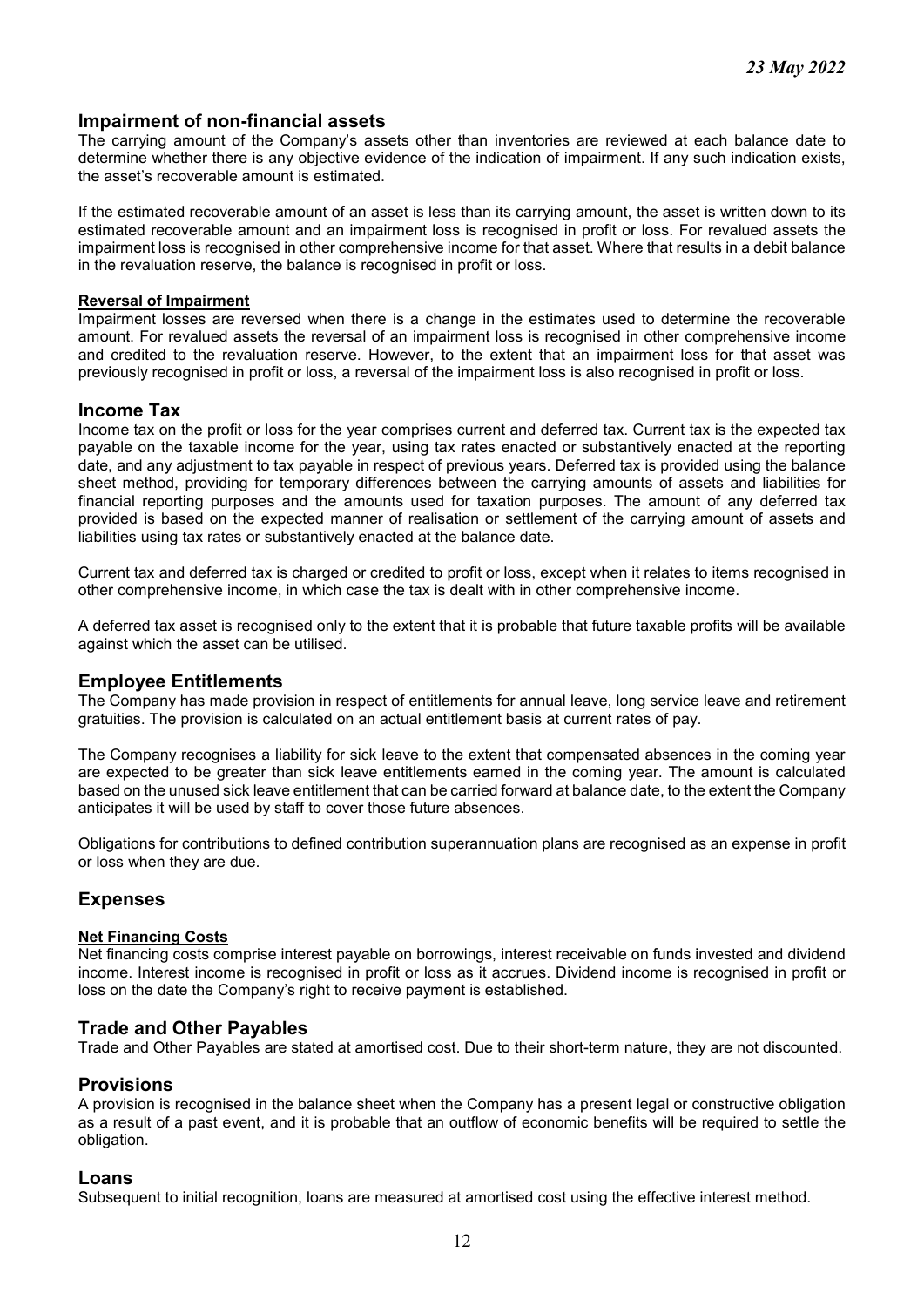# **Goodwill**

All business combinations are accounted for by applying the purchase method. Goodwill represents the difference between the cost of the acquisition and the fair value of the net identifiable assets acquired.

Goodwill is stated at cost less any accumulated impairment losses. Goodwill is allocated to cash generating units and is tested annually for impairment.

The impact of Covid-19 has been considered in the impairment assessment. The impact on the company was not significant and has not resulted in any impairment of goodwill.

#### **Impairment of Goodwill**

An impairment loss is recognised whenever the carrying amount of an asset or its cash-generating unit exceeds its recoverable amount. The amount of the impairment loss is measured as the difference between the assets carrying amount and the recoverable amount.

An impairment loss in respect of goodwill is not reversed.

#### **Calculation of recoverable amount**

The recoverable amount of assets is the greater of their market value less cost to sell and value in use.

In assessing value in use, the estimated future cash flows are discounted to their present value using a pre-tax discount rate that reflects current market assessments of the time value of money and the risks specific to the assets. For an asset that does not generate largely independent cashflows, the recoverable amount is determined for the cash-generating unit to which the asset belongs.

#### **Reversal of impairment**

An impairment loss in respect of an asset carried at amortised cost is reversed if the subsequent increase in recoverable amount can be related objectively to an event occurring after the impairment loss was recognised. An impairment loss in respect of goodwill is not reversed.

In respect of other assets, an impairment loss is reversed if there has been a change in the estimated use to determine the recoverable amount.

An impairment loss is reversed only to the extent that the assets carrying amount does not exceed the carrying amount that would have been determined, net of depreciation or amortisation, if not impairment loss had been recognised.

## **Leases**

#### **Right-of use assets**

The Company recognises right-of-use assets at the commencement date of the lease (i.e. the date the underlying asset is available for use). Right-of-use assets are measured at cost, less any accumulated depreciation and impairment losses, and adjusted for any re-measurement of lease liabilities. The cost of rightof-use assets includes the amount of lease liabilities recognised, initial direct costs incurred, and lease payments at or before the commencement date less any lease incentives received. Right-of-use assets are depreciated on a straight-line basis over the shorter of the lease term or the estimated useful life of the asset.

#### **Lease liabilities**

At commencement date of the lease, the Company recognises lease liabilities measured at the present value of lease payments to be made over the lease term. These lease payments include fixed payments (including insubstance fixed payments) less any lease incentive receivable, variable lease payments that depend on an index or a rate, and amounts expected to be paid under residual value guarantees. The lease payments also include the exercise price of an option reasonably certain to be exercised by the Company and penalties for terminating the lease if the lease term reflects the Company's exercising the option to terminate.

Variable lease payments that do not depend on an index or a rate are recognised as expenses (unless they are incurred to produce inventories) in the period in which the event or condition that triggers the payment occurs.

In calculating the present value of lease payments, the Company uses a borrowing rate at the lease commencement that best represents the term of the lease. For plant and vehicle leases the company uses the Bank fixed interest rate for the term of the lease and for property, an appropriate market yield is used. After the commencement date, the amount of the lease liabilities is increased to reflect the accretion of interest and reduced for the lease payments made. In addition, the carrying amount of lease liabilities is re-measured if